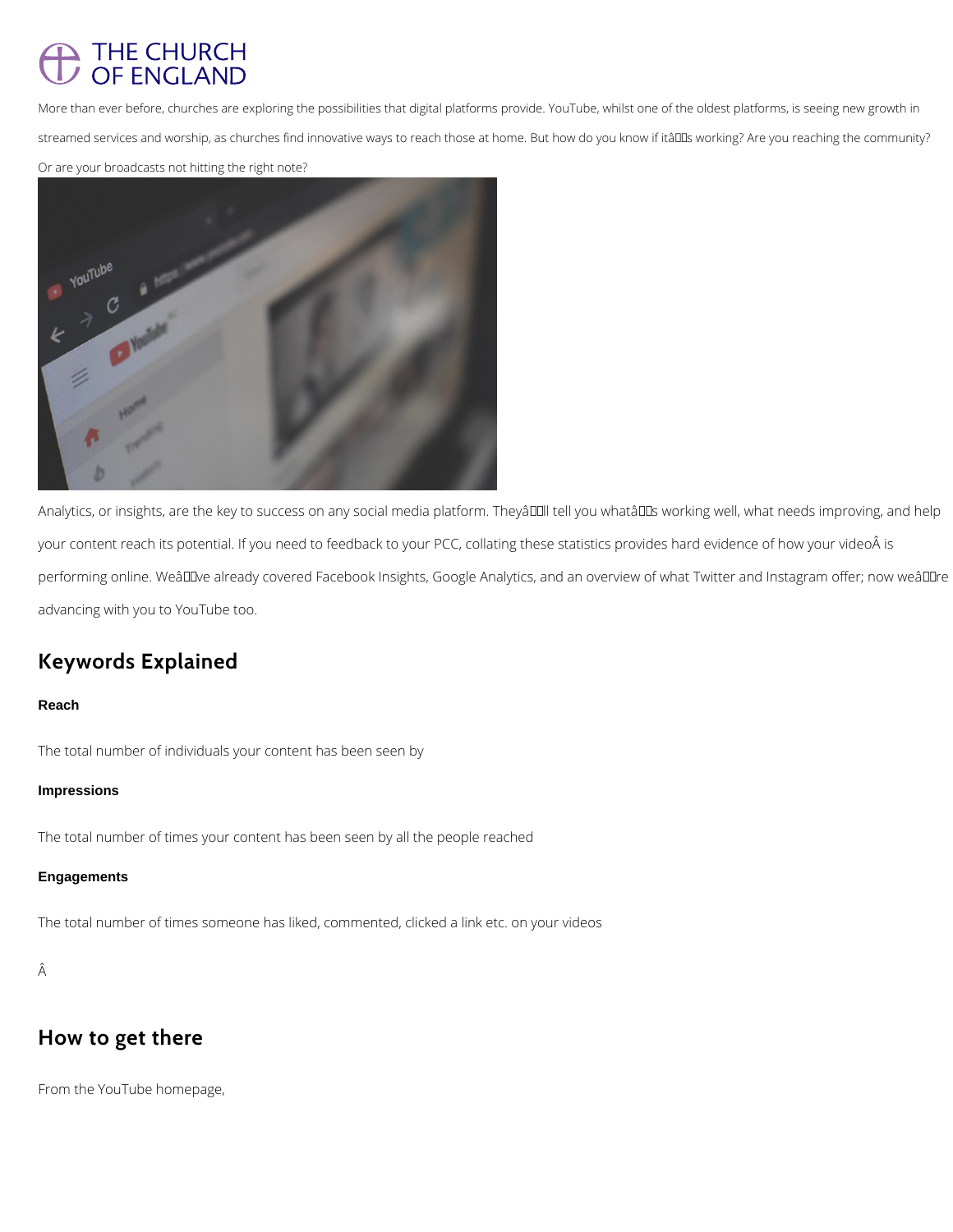Click your account profile picture in the top right of the screen and select **YouTube Studio**

Alternatively, you can select **Your channel**, then click the blue YouTube Studio in the middle of your channel homepage

On the left-hand sidebar, select **Analytics**.

Â

Once youâDDre on your analytics page, you should first adjust the time frame at the top right of the page. Automatically, this will be set to the past 28 days, but you can alter this to suit your preferences.

The first thing youâll see is an overview of how your channel has performed within your selected time frame. Figures for views, watch time and subscribers are provided alongside arrows indicating growth or decline. Green arrows are great, but donâl Dt worry if you havenâl Dt got these âl D youâll find out what you need to improve on by scrolling down!

## **What to Look at**

Underneath the overview is a list of your videos, ranked by views. Here you can get a sense of which videos are performing well, and which arenâllet as popular, and begin to spot any trends.

By scrolling back to the top of the page, youâll be able to see and select from the Reach, Engagement, Audience and Revenue tabs, which each provide more in-depth details of overall channel performance.

Each chart shows how your viewers came to your video â D what did they search for, did more come from AChurchNearYou.com or your Facebook page?

#### Interesting statistics to look for

#### **Reach tab: Traffic Source Types**

#### **Audience tab: Age and Gender**

Find out who is watching your videos â D is it who you expected, and what sort of content might attract the people that havenâ D It tuned in?

 $\hat{A}$ 

# **Individual Video Analytics**

From your channel homepage,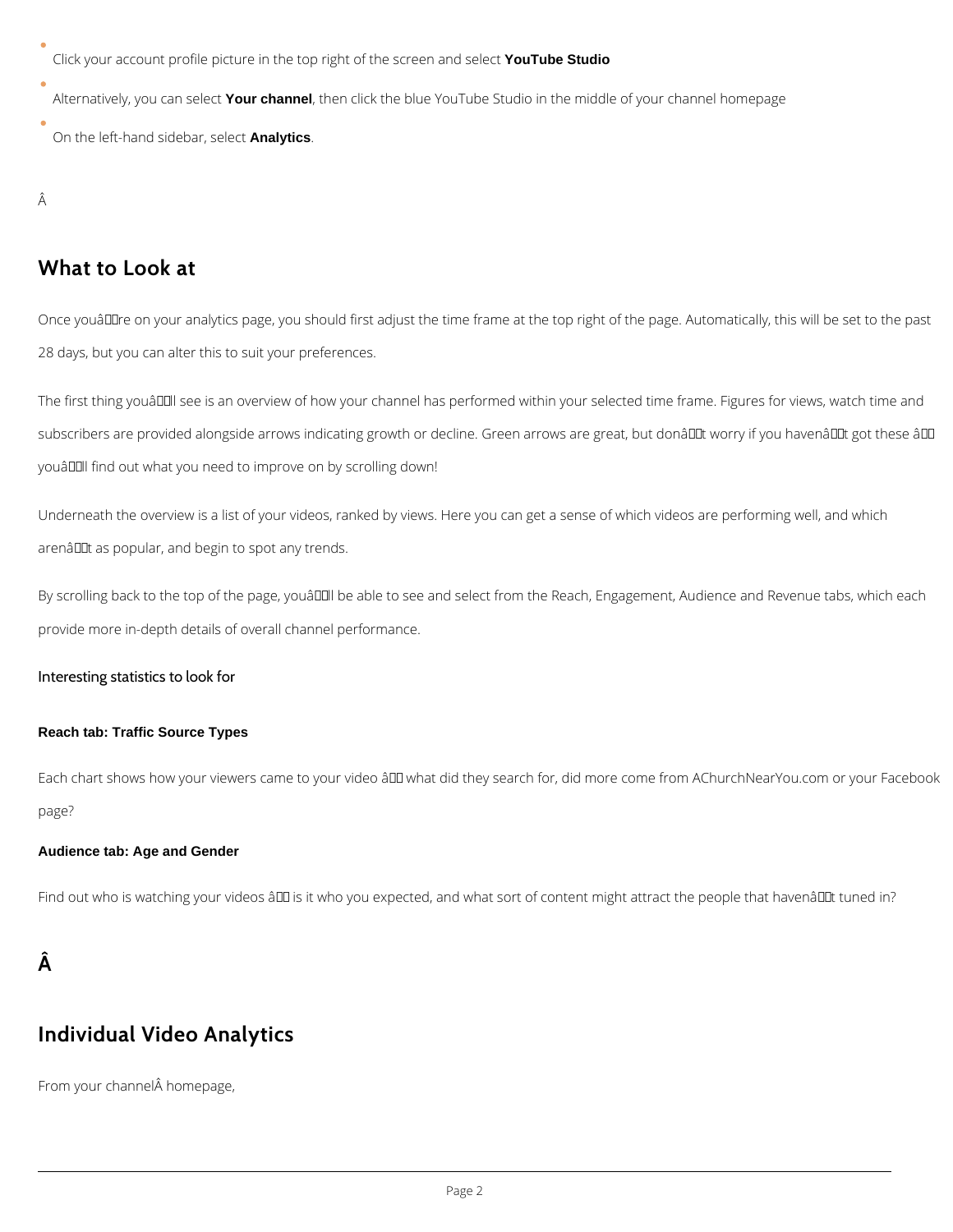Click to watch one of your channel $\hat{a} \in \text{TM}$ s videos

Then select tAmalytichs **A** button underneath the video

If in the videos section on YouTube studio, hover over chantie on f your videos and click the

In the individual video view you'NOvebreiewa, Reach,oEngageemtehne, Asualiennoee and Revenue tabs as for the overa channel analytics, but each of these tabs offers slightly different metrics, helping you to und

This chart shows how long your viewers watched your video for  $\hat{a} \in$  is there a sharp drop-off Audience tab: Top Subtitle/CC Language

See the percentage of people who watched with subtitles on  $\hat{a} \in "$  should you be creating more

Â

## Checking your analytics shouldnâ $\epsilon$ <sup>TM</sup>t be a one-time job

Audience preferences change, and this will be reflected in your analytics  $\hat{a} \in H$  if a piece of co month or two! Keep checking, and keep adjusting. Don't be afraid to try new things and te

#### Â

Interesting statistics to look for

Engagement tab: Audience Retention

Iso Neville

Social Media Officer

Keep up to date with all things digital and join our Labs Latest newsletter.

[Subscribe](https://www.churchofengland.org/labs-latest) here

## Read our latest blogs

## [Making your church social media more accessible](/resources/digital-labs/blogs/making-your-church-social-media-more-accessible)

[16/06/2](/resources/digital-labs/blogs/making-your-church-social-media-more-accessible)022